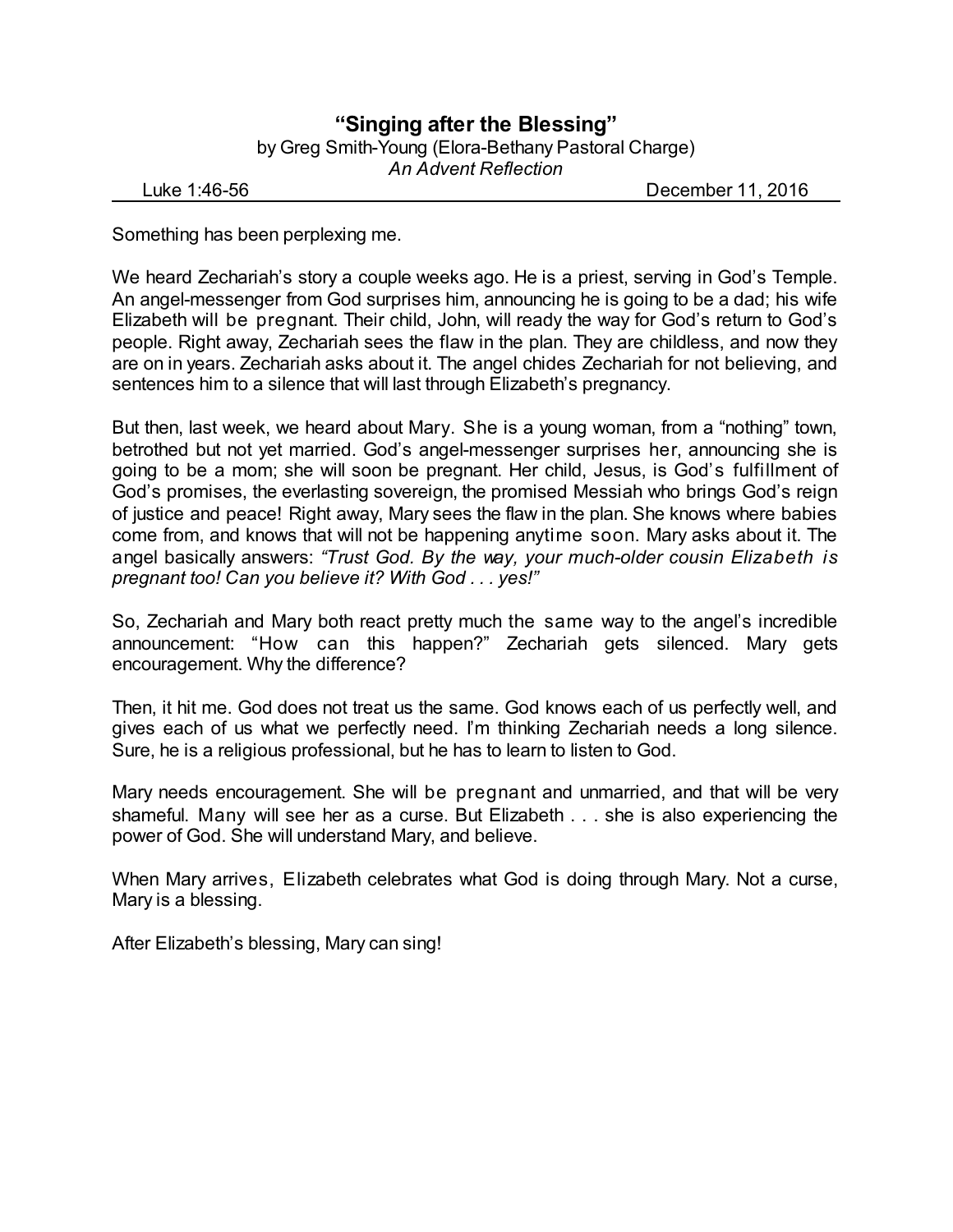| My soul magnifies the Lord,                                    |                                  |
|----------------------------------------------------------------|----------------------------------|
| and my spirit has rejoiced in God my Saviour.                  |                                  |
| For He has regarded the lowly state of His maidservant;        |                                  |
| for behold, henceforth all generations will call me blessed.   |                                  |
| For He who is mighty has done great things for me,             |                                  |
| and holy is His name.                                          |                                  |
| And His mercy is on those who fear Him                         |                                  |
| from generation to generation.                                 |                                  |
| He has shown strength with His arm;                            |                                  |
| he has scattered the proud in the imagination of their hearts. |                                  |
| He has put down the mighty from their thrones,                 |                                  |
| and exalted the lowly.                                         |                                  |
| He has filled the hungry with good things,                     |                                  |
| and the rich He has sent away empty.                           |                                  |
| He has helped His servant Israel,                              |                                  |
| in remembrance of His mercy,                                   |                                  |
| as He spoke to our ancestors,                                  |                                  |
| to Abraham and to his children forever.                        |                                  |
|                                                                | Luke 1.46-55                     |
|                                                                | New King James Version (adapted) |
|                                                                |                                  |

II

C. S. Lewis said this about Mary's Song: it's terrible!<sup>1</sup>

I'd say Mary is terribly nervy. Who is she to talk like this? She's a woman. She's poor. Her Jewish people are persecuted. She's pregnant *and* not married. She should know better. She's powerless, but she's speaking boldly against those in power. She's at the bottom, but she's letting loose against those on top. She's got nothing, but she's claiming victory over those with everything. Her reputation is shameful, but she's singing shamelessly.

Next, she'll be saying that God will raise up Indian Residential Schools survivors, and bring down the churches that ran the schools. That God will raise up refugees, and bring down those who sow fear and hatred. That God will raise up the person living on the street, and bring down those who rush by on our way to "more important things." Once the likes of Mary get started, you never know what they'll say. Nervy!

<sup>1</sup> Scott Hoezee cites this in his article about the passage. I have not been able to locate the source of the quote. [http://cep.calvinseminary.edu/sermon-starters/advent-4c/?type=the\\_lectionary\\_gospel](http://cep.calvinseminary.edu/sermon-starters/advent-4c/?type=the_lectionary_gospel).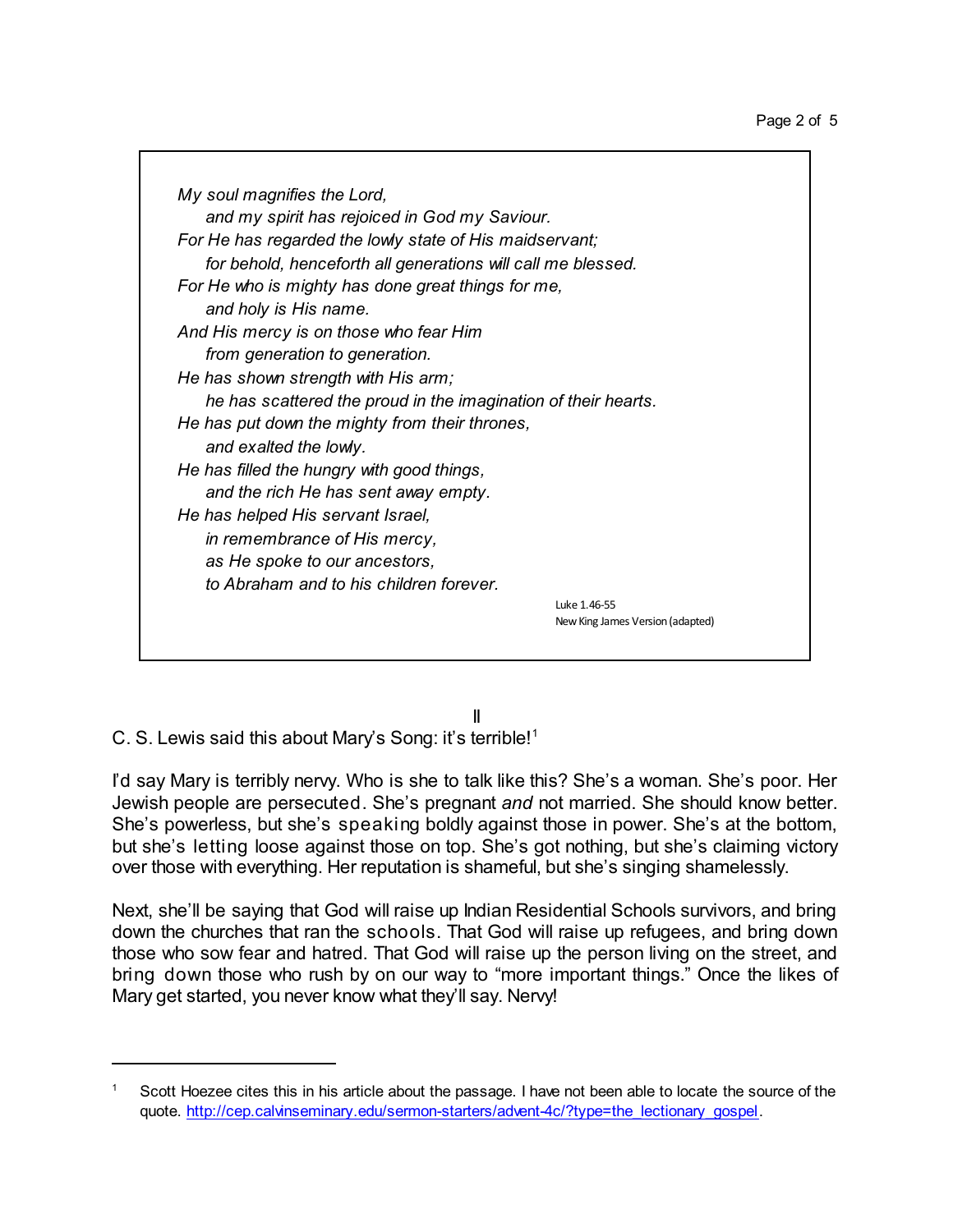Lewis said it's terrible. I'd say Mary is terribly naive. The idealism of youth! She'll learn. We all do.

Lewis said it's terrible. I'd say Mary is terribly impolite. Musicals (and sermons) are supposed to cheer people up, right! This sounds far too serious.

Nervy and naive, impolite . . . and irreverent. Has Mary studied theology? Sat at the feet of the masters? Can she even read or write? Yet she thinks she knows what God is doing! Best leave that to the experts.

III

Well . . . she might have been illiterate, but she's sure digested God's Word. For her Song, she's sampled from all over Scripture, and what a mix she's made!<sup>2</sup>

Listen carefully, and you'll hear two counterpoints she's woven through the Song.

First . . . listen . . . God is not distant, God is not indifferent, God is not passive. God gets involved, intrusively, even aggressively. God is the "Might One." God does "great things." God shows "strength." God "scatters," "brings down," "sends away." God wades into the fray, steps up for the fight. Scholars call this "the Divine Warrior motif." Mary simply knows  $\ldots$  it's God.<sup>3</sup>

Listen again . . . God is faithful. God keeps God's covenant, the relationship God promised with God's people. God remembers back to Abraham and Sarah, and every generation since. God remembers with mercy. God is attentive. God is good. God loves. Scholars call this the "Covenant Faithfulness motif." Mary simply knows . . . it's God.<sup>4</sup>

IV

When C. S. Lewis said Mary's Song is "terrible," he did not mean it is bad. He was not judging it poorly composed or wrongly worded. He meant "terrible" in the truest sense: dread-full, fright-full, fear-full.<sup>5</sup> Terrible, as in shaking our foundations. Terrible, as in rattling our perceptions. Terrible, as in quaking ground out from under us. Terribly good!

Mary's Song is terribly good. She knows that trusting God is not about having your head in the clouds, just thinking lofty thoughts while the world goes by. Some spiritualities are like that. But the spirituality of Mary's Son Jesus is very concrete, very this-worldly.

<sup>3</sup> Joel B. Green, The Gospel of Luke, NICNT (Grand Rapids: Eerdmans, 1997), 102.

<sup>&</sup>lt;sup>2</sup> Raymond Brown calls Mary's Song a "mosaic" of Old Testament imagery, and provides a helpful chart of the many allusions. See The Birth of the Messiah (New York: Image Doubleday, 1977), 357, 358-59.

<sup>4</sup> Ibid.

<sup>5</sup> See Hoezee's article. Lewis was harkening to the Latin word *terribilis*.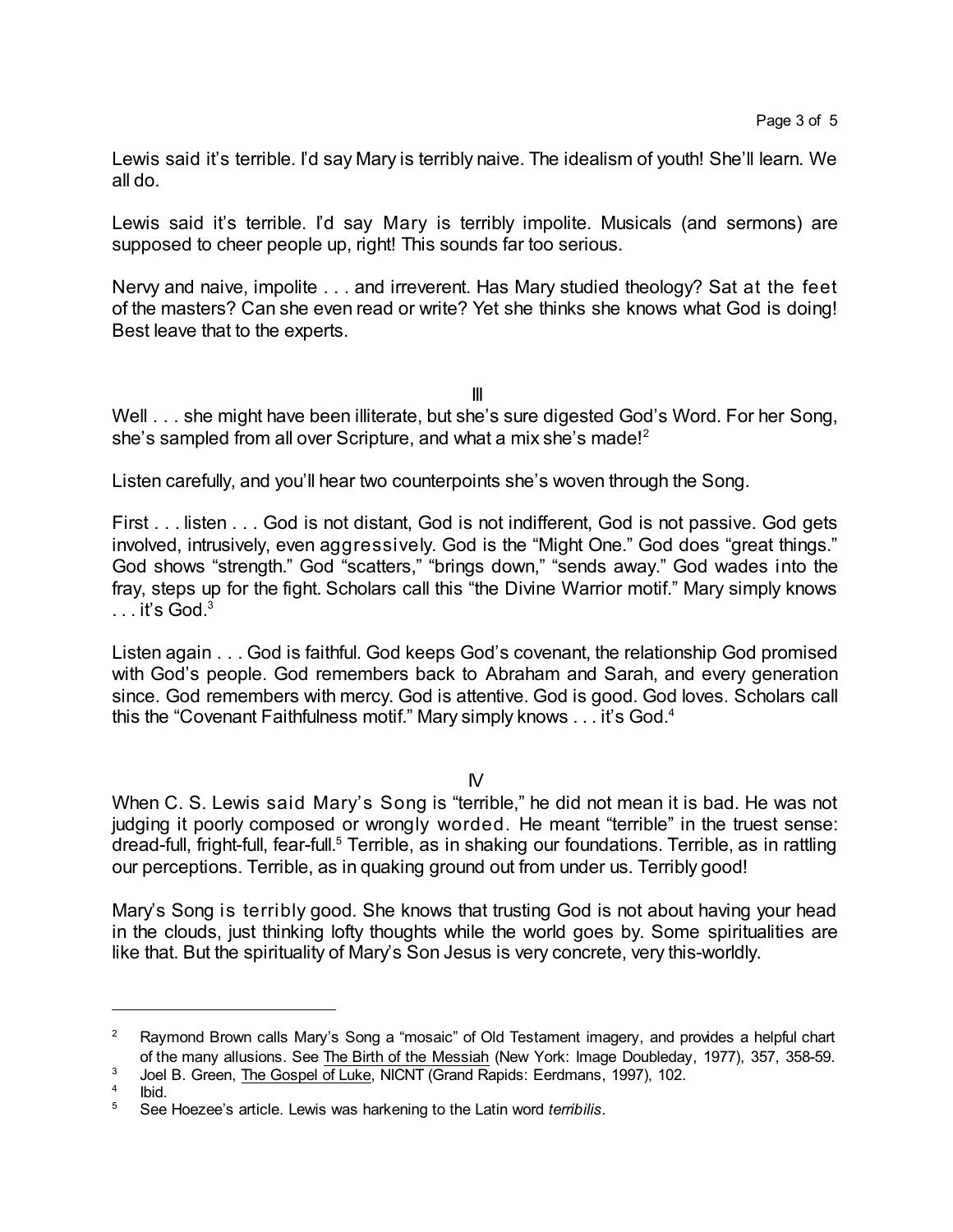Mary's Song is terribly good. She knows that God *does* take sides in our worldly struggles. The world thinks that, because of their apparent success, their seeming wealth, their presumptive power, God is on the side of the "winners" who huff and puff about their greatness. And a lot of religion loves to snuggle up with power. But Mary's Son Jesus sides with those who are thrown to the side. Jesus sides with those trampled to the bottom. Jesus sides with those otherwise forgotten.

(That's because Jesus' loves everyone . . . *including those on the top*. But the only way they — the only way *we* — can be freed to follow him is when Jesus scatters us from our pride, knocks us off our pedestals, empties us of everything that's got us stuffed. Remember, God knows each of us perfectly, loves each of us fully, and gives us exactly what we need.) $^{\rm 6}$ 

Mary's Song is terribly good. She knows that what God has done for her, choosing her to bear the Messiah, God's world-changing ruler, means God is fundamentally shifting history's direction.<sup>7</sup> With her Jesus, everything changes.

V

God does this. $8$ 

Mary's Song is not a guilt trip. It's not a call to arms, a demand that we do something.<sup>9</sup>

Mary is making an announcement. This is what God is doing! In her Song, all the actions are Gods. God is on the move. God is changing the world.

Believe it. Don't believe it. God is still changing the world.

Like it. Don't like it. God is still changing the world.

<sup>6</sup> As Joel Green writes, *"[Mary's Song] is not to say that God's overruling human rulers is God's last word* for them. Quite the contrary, God's triumph over those who oppose him is itself a redemptive act, placing *his opponents in a position whereby they might elect to join God's project."* He then quotes liberation theologian Leonardo Boff: "God flings the proud of hear to the earth, in the hope that they wil be... *delivered from their ridiculous vaunting and flaunting, to become free and obedient children of God and brothers and sisters to others."* Green, 102.

Green, 104.

<sup>8</sup> "Note that this Song describes dramatic acts of grace and power, places those active verbs repeatedly in the anterior position, presents this action in the aorist tense, andconsistently locates God as the subject of these verbs. The effect of this presentation of divine activity is to underscore the decisive work of God, dramatically in operation, and unmistakingly in control of human affairs, as the advent of God's peaceful, just kingdom is realized." Green, 99.

<sup>9</sup> "Mary's Song is not a revolutionary call to human action but a celebration of God's action. . . On the other hand, the story of God's redemption is not God's story only. Through his gracious initiative, God seeks out other actions, partners like Mary and Anna, who will share in God's work." Green, 100.